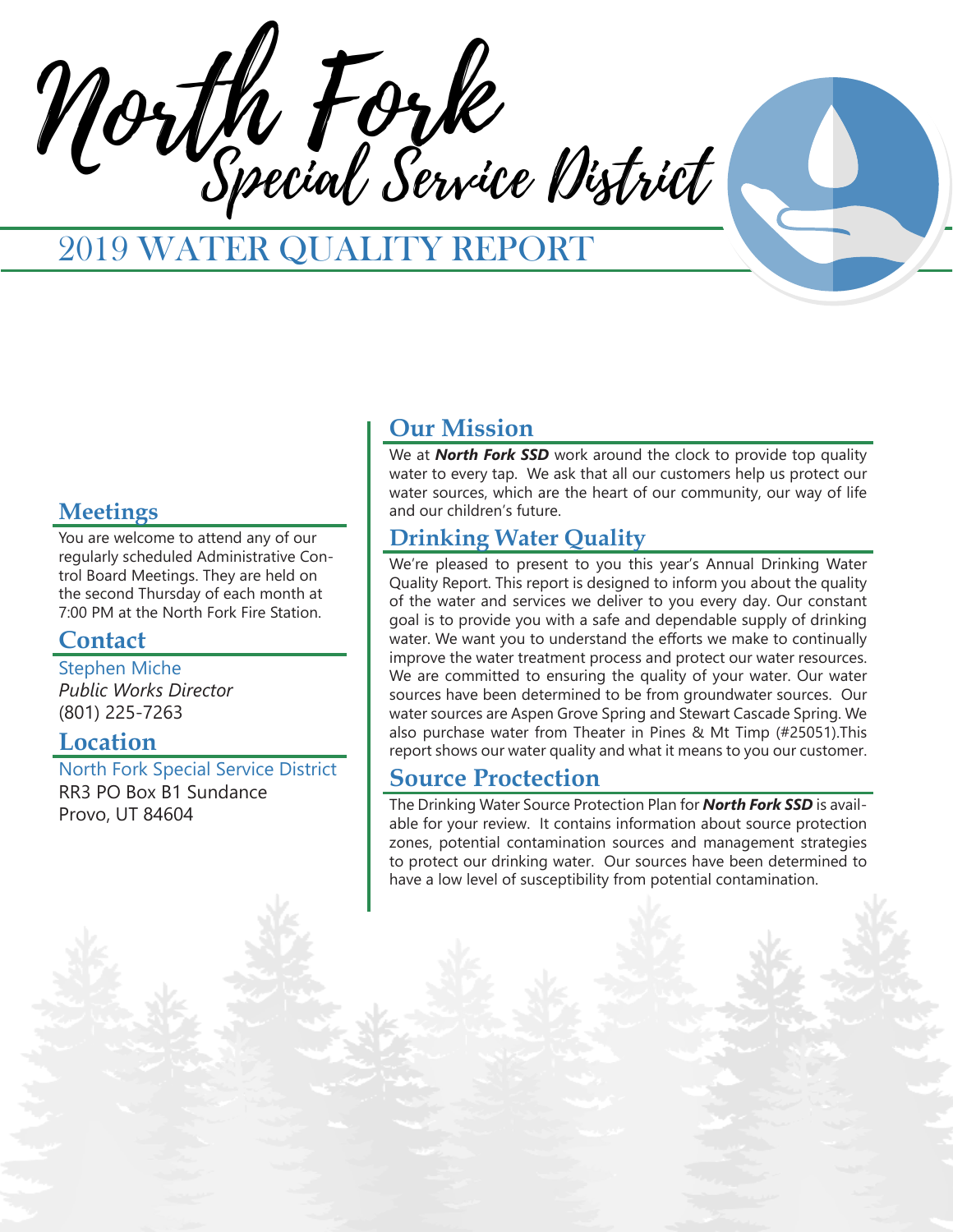# **Cross Connection**

There are many connections to our water distribution system. When connections are properly installed and maintained, the concerns are very minimal. However, unapproved and improper piping changes or connections can adversely affect not only the availability, but also the quality of the water. A cross connection may let polluted water or even chemicals mingle into the water supply system when not properly protected. This not only compromises the water quality but can also affect your health. So, what can you do? Do not make or allow improper connections at your homes. Even that unprotected garden hose lying in the puddle next to the driveway is a cross connection. The unprotected lawn sprinkler system after you have fertilized or sprayed is also a cross connection. When the cross connection is allowed to exist at your home, it will affect you and your family first. If you'd like to learn more about helping to protect the quality of our water, call us for further information about ways you can help.



#### **Test Results**

*North Fork SSD* routinely monitors for constituents in our drinking water in accordance with the Federal and Utah State laws. The following table shows the results of our monitoring for the period of January 1st to December 31st, 2019. All drinking water, including bottled drinking water, may be reasonably expected to contain at least small amounts of some constituents. It's important to remember that the presence of these constituents does not necessarily pose a health risk.

## **Table Definitions**

In the following table you will find many terms and abbreviations you might not be familiar with. To help you better understand these terms we've provided the following definitions:

Non-Detects (ND) - laboratory analysis indicates that the constituent is not present.

ND/Low - High - For water systems that have multiple sources of water, the Utah Division of Drinking Water has given water systems the option of listing the test results of the constituents in one table, instead of multiple tables. To accomplish this, the lowest and highest values detected in the multiple sources are recorded in the same space in the report table.

Parts per million (ppm) or Milligrams per liter (mg/l) - one part per million corresponds to one minute in two years or a single penny in \$10,000. Parts per billion (ppb) or Micrograms per liter (ug/l) - one part per billion corresponds to one minute in 2,000 years, or a single penny in \$10,000,000.

Parts per trillion (ppt) or Nanograms per liter (nanograms/l) - one part per trillion corresponds to one minute in 2,000,000 years, or a single penny in \$10,000,000,000.

Parts per quadrillion (ppq) or Picograms per liter (picograms/l) - one part per quadrillion corresponds to one minute in 2,000,000,000 years or one penny in \$10,000,000,000,000.

Picocuries per liter (pCi/L) - picocuries per liter is a measure of the radioactivity in water.

Millirems per year (mrem/yr) - measure of radiation absorbed by the body.

Million Fibers per Liter (MFL) - million fibers per liter is a measure of the presence of asbestos fibers that are longer than 10 micrometers.

Nephelometric Turbidity Unit (NTU) - nephelometric turbidity unit is a measure of the clarity of water. Turbidity in excess of 5 NTU is just noticeable to the average person.

Action Level (AL) - the concentration of a contaminant which, if exceeded, triggers treatment or other requirements which a water system must follow. Treatment Technique (TT) - A treatment technique is a required process intended to reduce the level of a contaminant in drinking water.

Maximum Contaminant Level (MCL) - The "Maximum Allowed" (MCL) is the highest level of a contaminant that is allowed in drinking water. MCLs are set as close to the MCLGs as feasible using the best available treatment technology.

Maximum Contaminant Level Goal (MCLG) - The "Goal"(MCLG) is the level of a contaminant in drinking water below which there is no known or expected risk to health. MCLGs allow for a margin of safety.

Maximum Residual Disinfectant Level (MRDL) - The highest level of a disinfectant allowed in drinking water. There is convincing evidence that addition of a disinfectant is necessary for control of microbial contaminants.

Maximum Residual Disinfectant Level Goal (MRDLG) - The level of a drinking water disinfectant below which there is no known or expected risk to health. MRDLGs do not reflect the benefits of the use of disinfectants to control microbial contaminants.

Date- Because of required sampling time frames i.e. yearly, 3 years, 4 years and 6 years, sampling dates may seem outdated.

Waivers (W)- Because some chemicals are not used or stored in areas around drinking water sources, some water systems have been given waivers that exempt them from having to take certain chemical samples, these waivers are also tied to Drinking Water Source Protection Plans.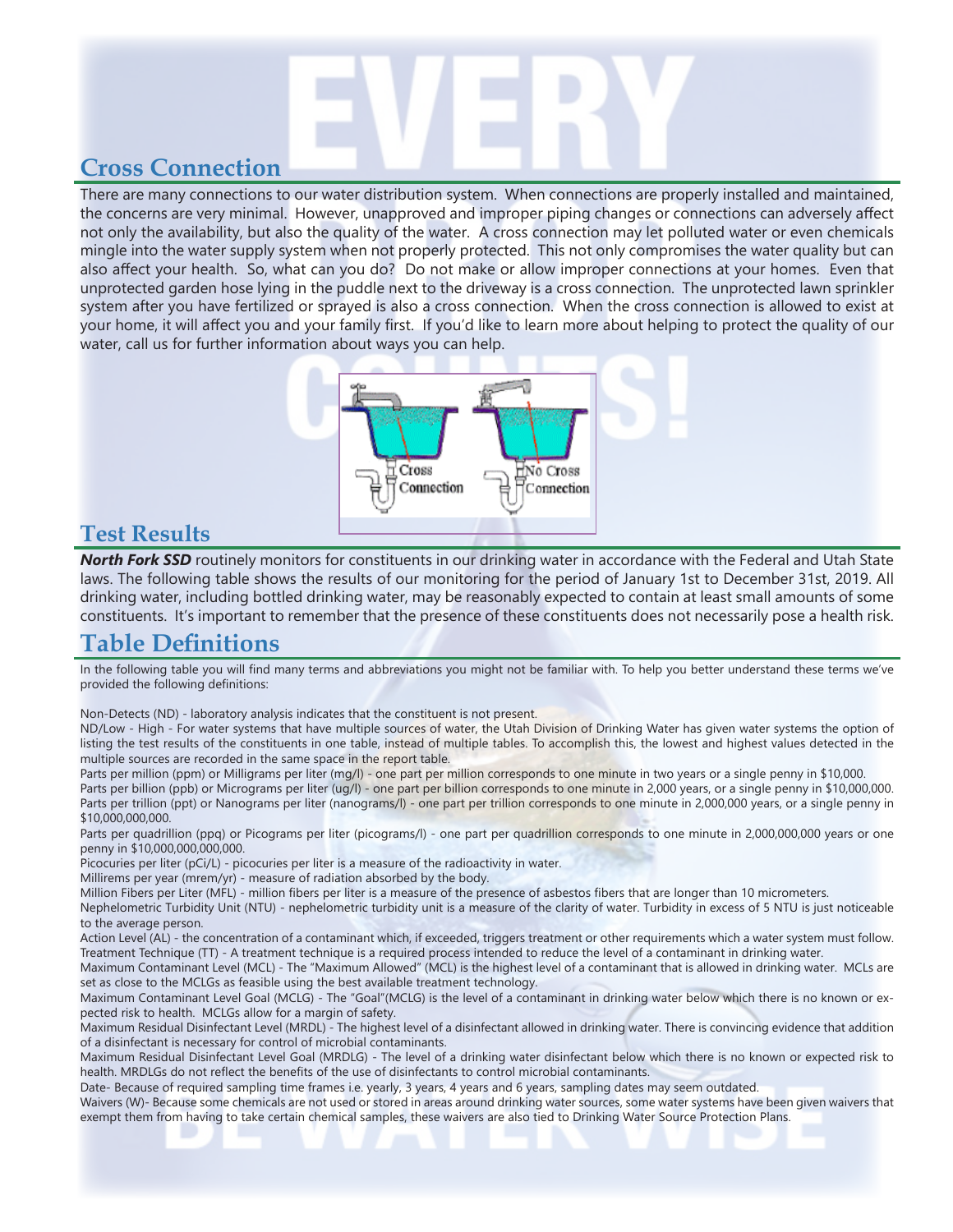| <b>SAMPLE TABLE</b>                                              |                         |                                         |                                   |                  |                |                               |                                                                                                                            |
|------------------------------------------------------------------|-------------------------|-----------------------------------------|-----------------------------------|------------------|----------------|-------------------------------|----------------------------------------------------------------------------------------------------------------------------|
| <b>Contaminant</b>                                               | <b>Violation</b><br>Y/N | Level<br><b>Detected</b><br>ND/Low-High | <b>Unit</b><br><b>Measurement</b> | <b>MCLG</b>      | <b>MCL</b>     | <b>Date</b><br><b>Sampled</b> | <b>Likely Source of</b><br><b>Contamination</b>                                                                            |
| <b>Microbial Contaminants</b>                                    |                         |                                         |                                   |                  |                |                               |                                                                                                                            |
| Total Coliform Bacteria                                          | N                       | ND                                      | N/A                               | $\overline{0}$   | 5              | 2019                          | Naturally present in the<br>environment                                                                                    |
| Fecal coliform and<br>E.coli                                     | $\mathbf N$             | N/A                                     | N/A                               | No<br>Goals      | None           | 2019                          | Human and animal fecal waste                                                                                               |
| Turbidity<br>for Ground Water                                    | $\mathbf N$             | 0.12                                    | <b>NTU</b>                        | $\boldsymbol{0}$ | 0.3            | 2019                          | Soil runoff                                                                                                                |
| <b>Inorganic Contaminants</b>                                    |                         |                                         |                                   |                  |                |                               |                                                                                                                            |
| Arsenic                                                          | N                       | 0.6                                     | ppb                               | $\mathbf{0}$     | 10             | 2019                          | Erosion of natural deposits;<br>runnof from orchards; runoff<br>from glass and eletronics<br>production wastes             |
| Barium                                                           | $\mathbf N$             | 0.025                                   | ppm                               | $\overline{2}$   | $\overline{2}$ | 2019                          | Discharge of drilling wastes;<br>discharge from metal refineries;<br>erosion of natural deposits                           |
| Copper<br>$a.90\%$ results<br>b.# of sites that<br>exceed the AL | $\mathbf N$             | a. 1.997<br>b.2                         | ppm                               | 1.3              | $AL=1.3$       | 2017                          | Corrosion of household<br>plumbing systems; erosion of<br>natural deposits                                                 |
| Lead<br>a.90% results<br>b.# of sites that<br>exceed the AL      | N                       | a.6<br>b.0                              | ppb                               | $\mathbf{0}$     | $AL=15$        | 2017                          | Corrosion of household<br>plumbing systems, erosion of<br>natural deposits                                                 |
| Nitrate                                                          | $\mathbf N$             | $0.19 - 0.23$                           | ppm                               | 10               | 10             | 2019                          | Runoff from fertilizer use;<br>leaching from septic tanks,<br>sewage; erosion of natural<br>deposits                       |
| Selenium                                                         | N                       | $\mathbf{1}$                            | ppb                               | 50               | 50             | 2019                          | Discharge from petroleum and<br>mteal refineries; erosion of<br>natural deposits; dicharge from<br>mines                   |
| Sodium                                                           | ${\bf N}$               | 1.032                                   | ppm                               | 500              | None           | 2019                          | Erosion of natural deposits;<br>discharge from refineries and<br>factories; runoff from landfills.                         |
| Sulfate                                                          | ${\bf N}$               | 9.992                                   | ppm                               | 1000             | 1000           | 2019                          | Erosion of natural deposits;<br>discharge from refineries and<br>factories; runoff from landfills,<br>runoff from cropland |
| TDS (Total Dissolved<br>Solids)                                  | ${\bf N}$               | 148                                     | ppm                               | 2000             | 2000           | 2019                          | Erosion of natural deposits                                                                                                |
| <b>Disinfection By-products</b>                                  |                         |                                         |                                   |                  |                |                               |                                                                                                                            |
| <b>TTHM</b><br>[Total<br>Trihalomethanes]                        | $\mathbf N$             | 13.7                                    | ppb                               | $\mathbf{0}$     | $80\,$         | 2019                          | By-product of drinking water<br>disinfection                                                                               |
| Haloacetic Acids                                                 | ${\bf N}$               | 7.7                                     | ppb                               | $\mathbf{0}$     | 60             | 2019                          | By-product of drinking water<br>disinfection                                                                               |
| <b>Radioactive Contaminants</b>                                  |                         |                                         |                                   |                  |                |                               |                                                                                                                            |
| Alpha Emitters                                                   | $\mathbf N$             | 2.2                                     | pCi/L                             | $\boldsymbol{0}$ | 15             | 2019                          | Erosion of natural deposits                                                                                                |
| Radium 228                                                       | $\bar{\text{N}}$        | 0.12                                    | pCi/L                             | $\boldsymbol{0}$ | 5              | 2019                          | Erosion of natural deposits                                                                                                |

D